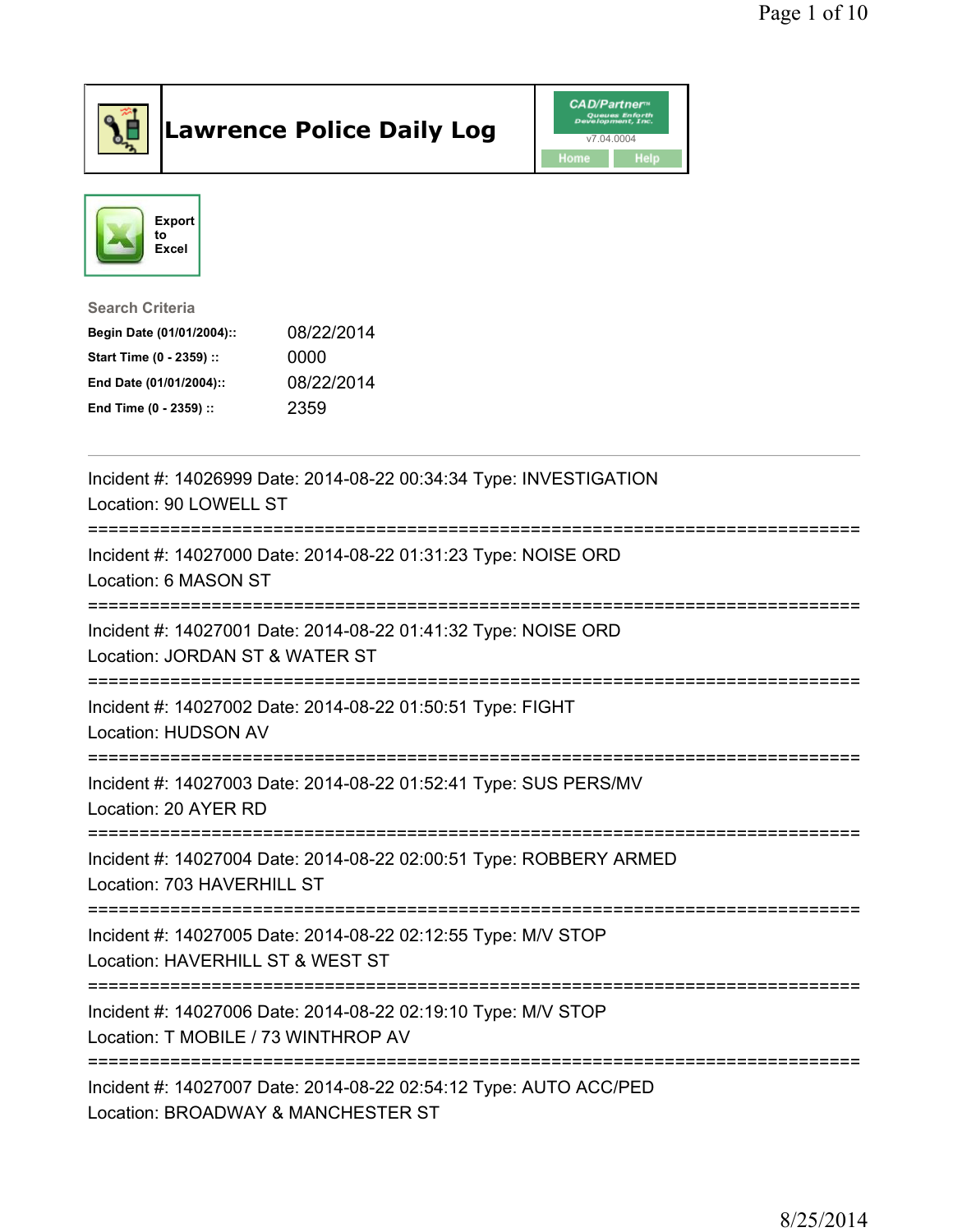| Incident #: 14027008 Date: 2014-08-22 03:29:18 Type: M/V STOP<br>Location: 50 S BROADWAY                                                         |
|--------------------------------------------------------------------------------------------------------------------------------------------------|
| Incident #: 14027009 Date: 2014-08-22 03:58:07 Type: DOMESTIC/PROG<br>Location: SEVEN ELEVEN / 99 HAMPSHIRE ST<br>:============================= |
| Incident #: 14027011 Date: 2014-08-22 05:23:07 Type: B&E/MV/PAST<br>Location: 61 THORNDIKE ST                                                    |
| Incident #: 14027010 Date: 2014-08-22 05:25:16 Type: ALARMS<br>Location: DON PEDRO / 118 S UNION ST                                              |
| ========================<br>Incident #: 14027012 Date: 2014-08-22 05:47:36 Type: PROWLER<br>Location: 25 KENDALL ST                              |
| Incident #: 14027013 Date: 2014-08-22 05:52:02 Type: ALARMS<br>Location: NICKS PLACE / 195 LOWELL ST                                             |
| Incident #: 14027014 Date: 2014-08-22 05:56:09 Type: ASSSIT OTHER PD<br>Location: 9 POPLAR ST                                                    |
| Incident #: 14027015 Date: 2014-08-22 06:17:54 Type: M/V STOP<br>Location: LAWRENCE ST & SARATOGA ST                                             |
| Incident #: 14027016 Date: 2014-08-22 06:28:11 Type: DISTURBANCE<br>Location: 99 MYRTLE ST FL BSMNT                                              |
| Incident #: 14027017 Date: 2014-08-22 06:41:57 Type: VIO CITY ORD<br>Location: 9 LAFAYETTE AV                                                    |
| Incident #: 14027018 Date: 2014-08-22 07:15:57 Type: M/V STOP<br>Location: AVON ST & E HAVERHILL ST                                              |
| Incident #: 14027019 Date: 2014-08-22 08:18:52 Type: SUS PERS/MV<br>Location: COLONIAL / 281 BROADWAY                                            |
| Incident #: 14027020 Date: 2014-08-22 08:22:39 Type: MEDIC SUPPORT<br>Location: 194 BAILEY ST                                                    |
| Incident #: 14027021 Date: 2014-08-22 08:30:43 Type: M/V STOP<br>Lootion: MEDDIMACK CT 0 DADKED CT                                               |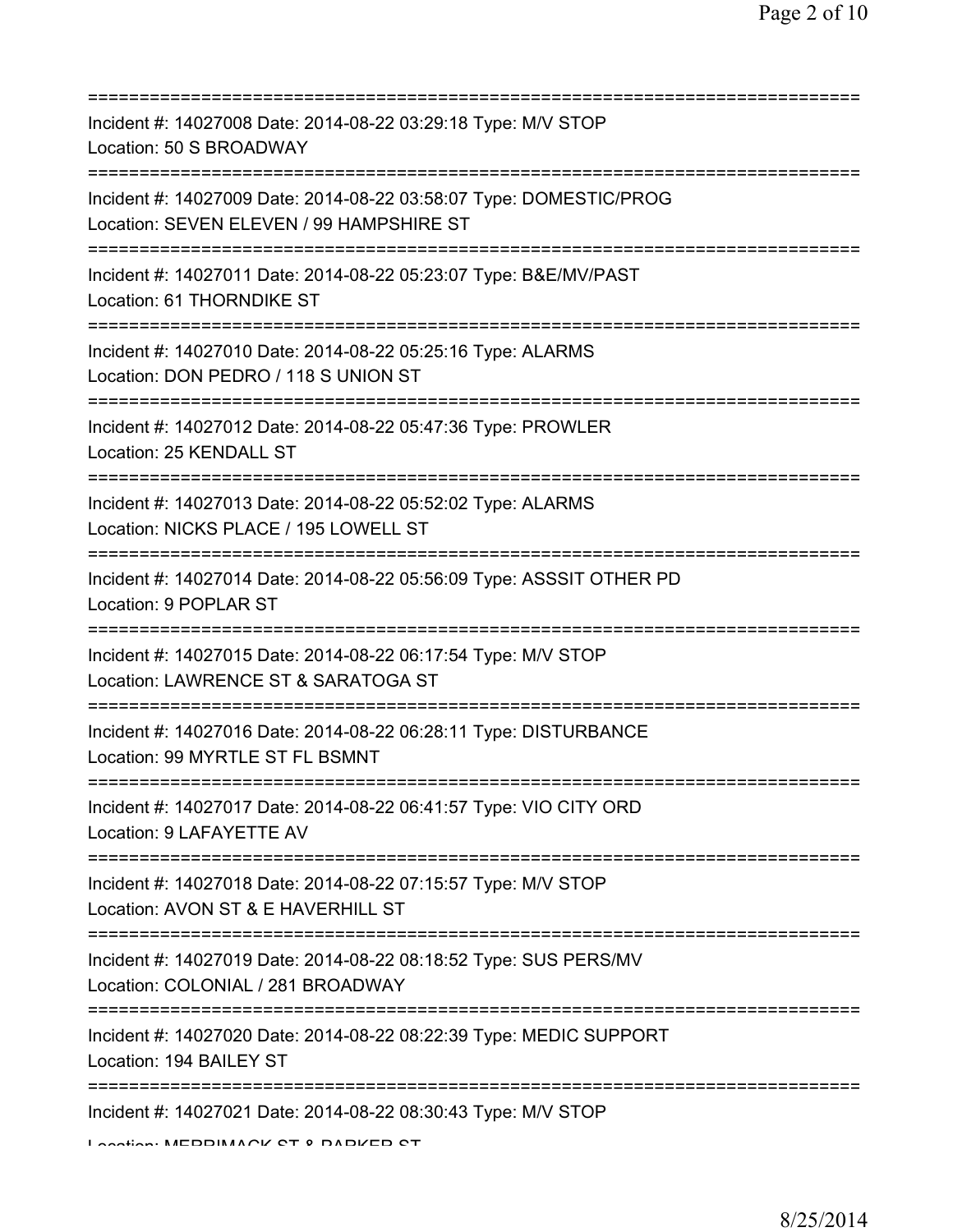| Incident #: 14027022 Date: 2014-08-22 08:33:28 Type: NEIGHBOR PROB<br>Location: 368 S UNION ST FL 1                                      |
|------------------------------------------------------------------------------------------------------------------------------------------|
| Incident #: 14027023 Date: 2014-08-22 08:43:00 Type: VIO CITY ORD<br><b>Location: JORDAN ST</b>                                          |
| Incident #: 14027024 Date: 2014-08-22 08:49:52 Type: ALARMS<br>Location: JAVIER MARKET / 311 E HAVERHILL ST                              |
| Incident #: 14027025 Date: 2014-08-22 09:48:14 Type: INVESTIGATION<br>Location: 309 MERRIMACK ST<br>==================================== |
| Incident #: 14027026 Date: 2014-08-22 09:55:41 Type: INVESTIGATION<br>Location: 90 LOWELL ST                                             |
| Incident #: 14027027 Date: 2014-08-22 10:20:25 Type: AUTO ACC/PI<br>Location: COMMONWEALTH DR & MARSTON ST                               |
| Incident #: 14027028 Date: 2014-08-22 10:25:10 Type: LIC PLATE STO<br>Location: 45 W LAUREL ST                                           |
| Incident #: 14027029 Date: 2014-08-22 10:30:01 Type: AUTO ACC/PI<br>Location: HAIR STYLING BY MARIA / 434 PROSPECT ST                    |
| Incident #: 14027030 Date: 2014-08-22 10:37:48 Type: LARCENY/PAST<br>Location: 285 ESSEX ST<br>===================================       |
| Incident #: 14027031 Date: 2014-08-22 10:40:08 Type: M/V STOP<br>Location: BRADFORD ST & FRANKLIN ST                                     |
| Incident #: 14027032 Date: 2014-08-22 10:41:23 Type: 209A/SERVE<br>Location: 300 AMES ST                                                 |
| Incident #: 14027033 Date: 2014-08-22 10:50:04 Type: LOST PROPERTY<br>Location: 419 HAMPSHIRE ST                                         |
| Incident #: 14027034 Date: 2014-08-22 10:54:54 Type: ALARM/BURG<br>Location: PENA RESD / 86 CROSS ST                                     |
| Incident #: 14027035 Date: 2014-08-22 10:57:49 Type: TOW OF M/V                                                                          |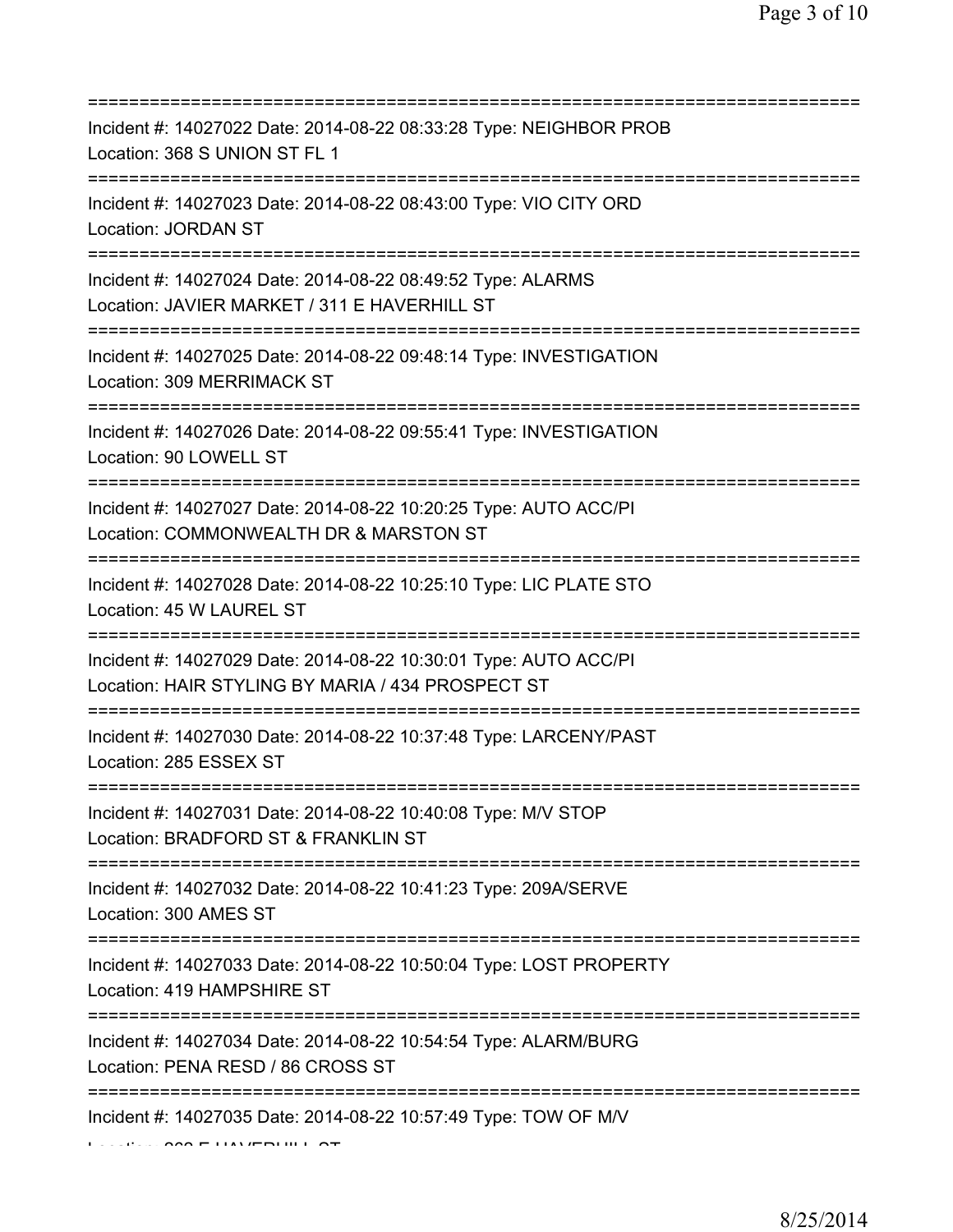=========================================================================== Incident #: 14027037 Date: 2014-08-22 11:01:50 Type: SUS PERS/MV Location: ERVING AV & WALNUT ST =========================================================================== Incident #: 14027036 Date: 2014-08-22 11:02:09 Type: MEDIC SUPPORT Location: 1 GENERAL ST =========================================================================== Incident #: 14027038 Date: 2014-08-22 11:32:40 Type: M/V STOP Location: CHESTNUT ST & SHORT ST =========================================================================== Incident #: 14027039 Date: 2014-08-22 11:47:24 Type: M/V STOP Location: ARLINGTON ST & LAWRENCE ST =========================================================================== Incident #: 14027040 Date: 2014-08-22 11:53:05 Type: M/V STOP Location: LORING ST & SHAWSHEEN RD =========================================================================== Incident #: 14027041 Date: 2014-08-22 11:53:07 Type: AUTO ACC/NO PI Location: MERRIMACK VALLEY CREDIT UNION / 500 MERRIMACK ST =========================================================================== Incident #: 14027042 Date: 2014-08-22 11:56:27 Type: DRUG VIO Location: 70 N PARISH RD =========================================================================== Incident #: 14027043 Date: 2014-08-22 12:00:06 Type: M/V STOP Location: LAWRENCE ST & STEARNS AV =========================================================================== Incident #: 14027044 Date: 2014-08-22 12:01:03 Type: SUS PERS/MV Location: 332 BROADWAY =========================================================================== Incident #: 14027045 Date: 2014-08-22 12:02:13 Type: STOLEN PROP Location: WINFIELD ALLOY / 15 MEDFORD ST =========================================================================== Incident #: 14027046 Date: 2014-08-22 12:13:54 Type: NEIGHBOR PROB Location: 75 BROOKFIELD ST FL 3 =========================================================================== Incident #: 14027047 Date: 2014-08-22 12:17:26 Type: AUTO ACC/NO PI Location: MARKET ST & S UNION ST =========================================================================== Incident #: 14027048 Date: 2014-08-22 12:21:29 Type: LARCENY/PAST Location: 2 MUSEUM SQ #701 =========================================================================== Incident #: 14027049 Date: 2014-08-22 12:31:14 Type: M/V STOP Location: 400 HAVERHILL ST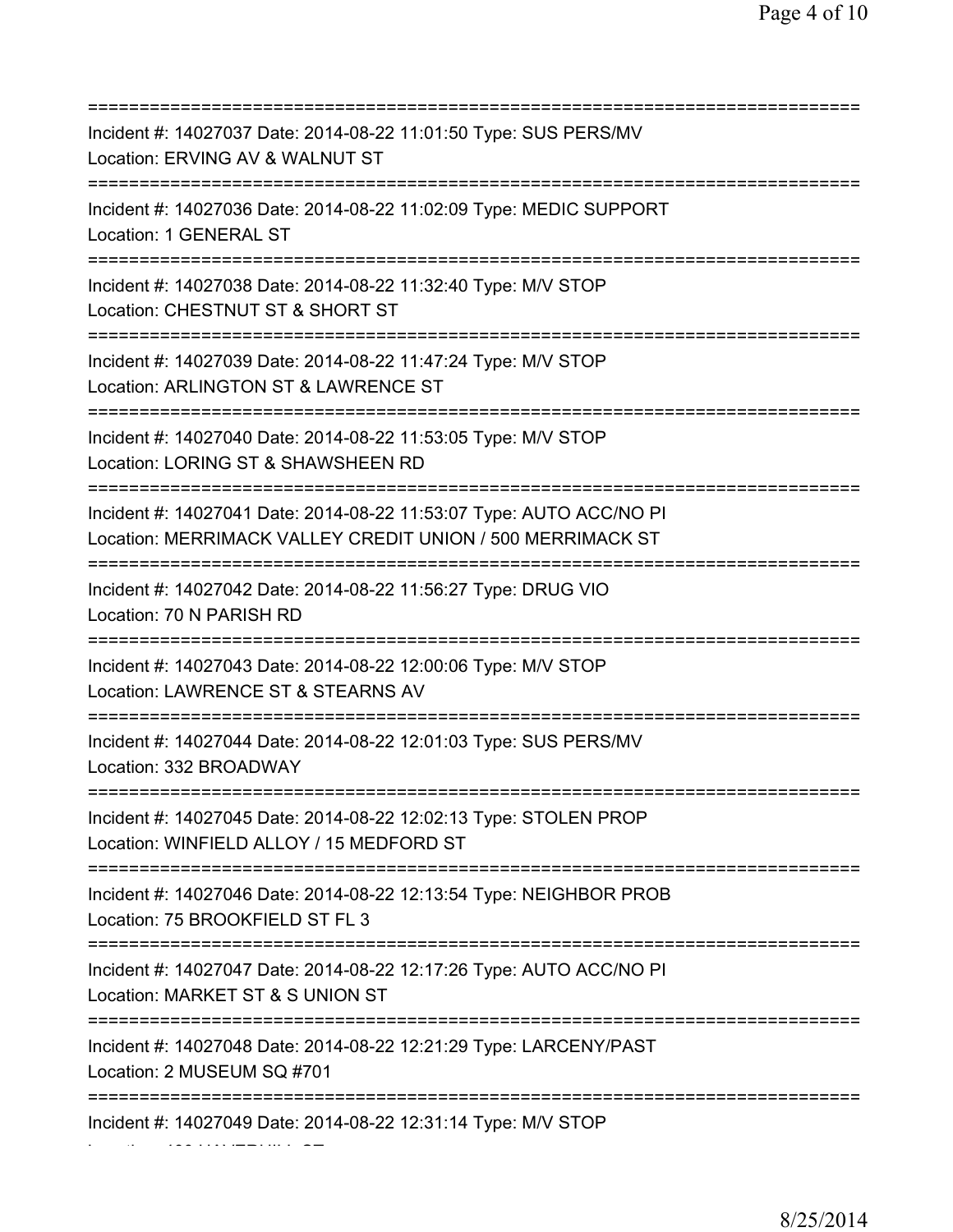=========================================================================== Incident #: 14027050 Date: 2014-08-22 12:36:02 Type: MEDIC SUPPORT Location: 20 RIDGEWOOD CIR =========================================================================== Incident #: 14027051 Date: 2014-08-22 12:54:15 Type: B&E/PAST Location: 165 S UNION ST FL 2 =========================================================================== Incident #: 14027052 Date: 2014-08-22 13:08:29 Type: SUBPOENA SERV Location: 108 HANCOCK ST =========================================================================== Incident #: 14027053 Date: 2014-08-22 13:09:35 Type: ROBBERY UNARM Location: 6 JACKSON TER =========================================================================== Incident #: 14027054 Date: 2014-08-22 13:12:23 Type: INVEST CONT Location: 139 MARSTON ST =========================================================================== Incident #: 14027055 Date: 2014-08-22 13:16:57 Type: SUS PERS/MV Location: HAVERHILL ST & LAWRENCE ST =========================================================================== Incident #: 14027056 Date: 2014-08-22 13:25:13 Type: MEDIC SUPPORT Location: WENDYS / 55 HAMPSHIRE ST =========================================================================== Incident #: 14027057 Date: 2014-08-22 13:39:22 Type: DRUG VIO Location: 61 BRADFORD ST =========================================================================== Incident #: 14027058 Date: 2014-08-22 13:46:50 Type: MAL DAMAGE Location: BRITISH CLUB / 86 CAMBRIDGE ST =========================================================================== Incident #: 14027060 Date: 2014-08-22 13:55:13 Type: IDENTITY THEFT Location: 315 BROADWAY =========================================================================== Incident #: 14027059 Date: 2014-08-22 13:56:13 Type: LARCENY/PAST Location: 70 FARNHAM ST #1 =========================================================================== Incident #: 14027061 Date: 2014-08-22 14:03:24 Type: ALARMS Location: 72 BEACON ST =========================================================================== Incident #: 14027062 Date: 2014-08-22 14:05:39 Type: LARCENY/PAST Location: 34 CAMELLA TEOLI WY =========================================================================== Incident #: 14027063 Date: 2014-08-22 14:10:09 Type: DRUG VIO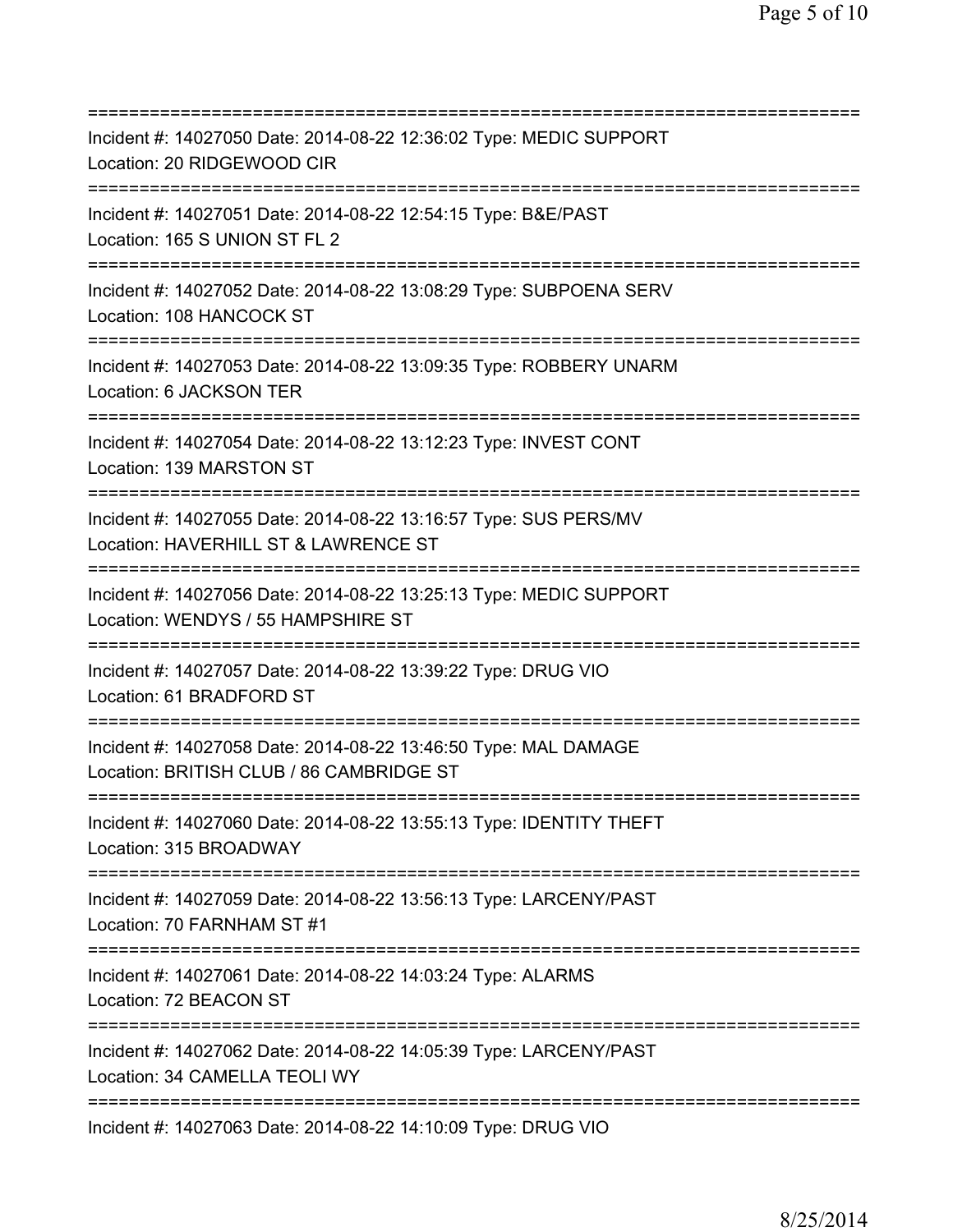| Incident #: 14027064 Date: 2014-08-22 14:30:12 Type: M/V STOP<br>Location: BROADWAY & CEDAR ST                                            |
|-------------------------------------------------------------------------------------------------------------------------------------------|
| Incident #: 14027065 Date: 2014-08-22 14:40:13 Type: SHOPLIFTING<br>Location: GO 1 DOLLAR / 73 WINTHROP AV<br>--------------------------- |
| Incident #: 14027066 Date: 2014-08-22 14:46:18 Type: ALARMS<br>Location: LAWRENCE GENERAL HOSPITAL / 1 GENERAL ST                         |
| Incident #: 14027067 Date: 2014-08-22 14:55:08 Type: M/V STOP<br>Location: 205 BROADWAY<br>====================================           |
| Incident #: 14027068 Date: 2014-08-22 15:09:41 Type: SUS PERS/MV<br>Location: 309 ANDOVER ST                                              |
| Incident #: 14027069 Date: 2014-08-22 15:20:31 Type: MV/BLOCKING<br>Location: OAK ST                                                      |
| Incident #: 14027070 Date: 2014-08-22 15:26:40 Type: SUS PERS/MV<br>Location: 253 COLONIAL RD                                             |
| Incident #: 14027071 Date: 2014-08-22 15:35:44 Type: AUTO ACC/NO PI<br>Location: HAVERHILL ST & NEWBURY ST                                |
| Incident #: 14027072 Date: 2014-08-22 15:46:36 Type: KEEP PEACE<br>Location: 17 BEDFORD ST                                                |
| Incident #: 14027073 Date: 2014-08-22 15:52:24 Type: ALARM/BURG<br>Location: SVETLY RESD / 12 CORNISH ST                                  |
| Incident #: 14027074 Date: 2014-08-22 15:52:48 Type: THREATS<br>Location: 11 MERRIMACK ST                                                 |
| Incident #: 14027075 Date: 2014-08-22 15:55:47 Type: AUTO ACC/UNK PI<br>Location: 883 ESSEX ST                                            |
| Incident #: 14027076 Date: 2014-08-22 15:57:15 Type: M/V STOP<br>Location: ABBOTT ST & SHAWSHEEN RD                                       |
| Incident #: 14027077 Date: 2014-08-22 16:10:21 Type: AUTO ACC/NO PI                                                                       |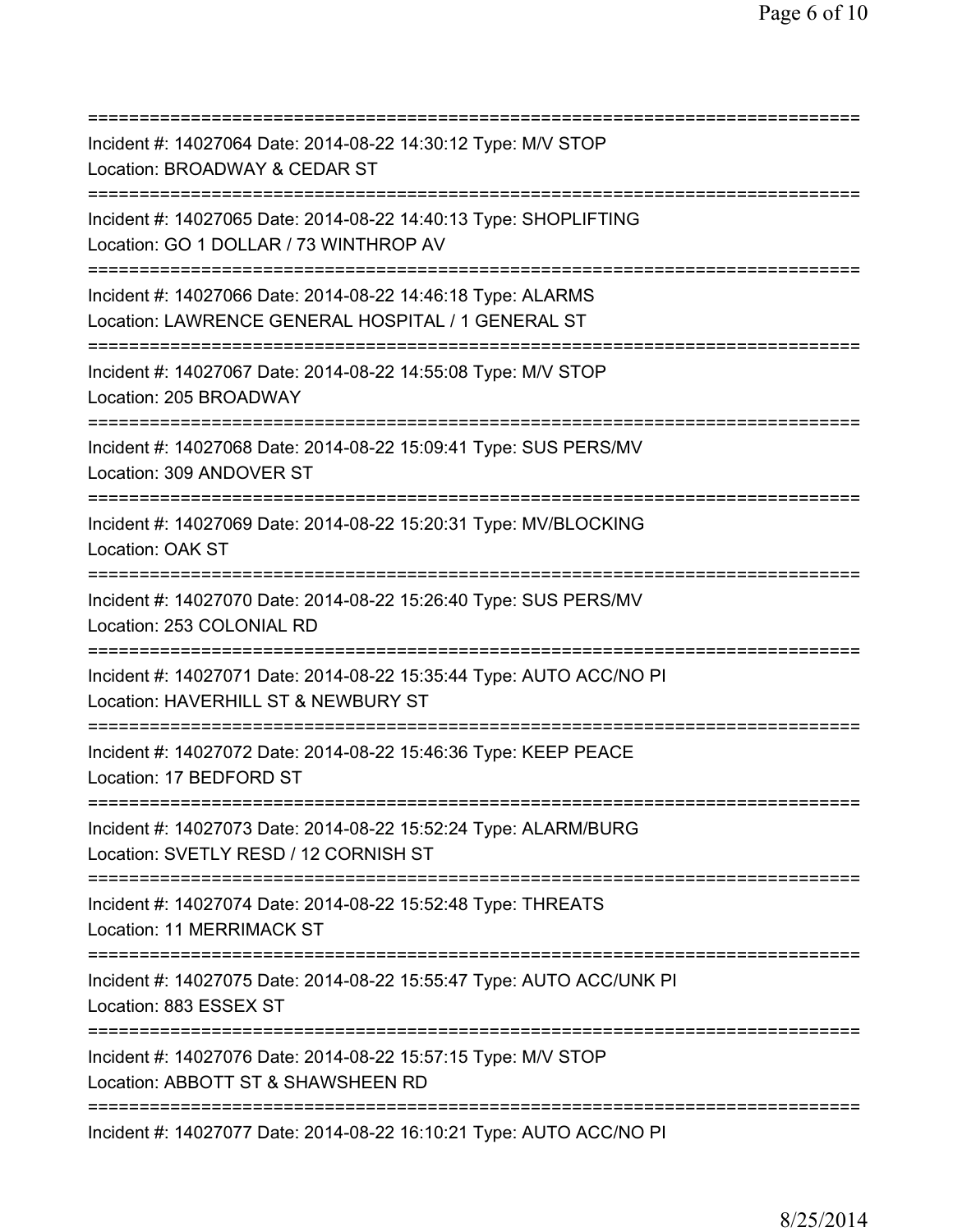| Location: 598 ESSEX ST<br>=====================================                                                                                      |
|------------------------------------------------------------------------------------------------------------------------------------------------------|
| Incident #: 14027078 Date: 2014-08-22 16:16:01 Type: GANG<br>Location: SHAHWSHEEN<br>========================                                        |
| Incident #: 14027079 Date: 2014-08-22 16:52:15 Type: FIGHT<br>Location: 16 SALEM ST                                                                  |
| Incident #: 14027080 Date: 2014-08-22 17:15:44 Type: E911 HANGUP<br>Location: 54 MARGIN ST FL 1                                                      |
| Incident #: 14027081 Date: 2014-08-22 17:19:29 Type: CK WELL BEING<br>Location: 6 INMAN ST                                                           |
| Incident #: 14027082 Date: 2014-08-22 17:35:18 Type: DISORDERLY<br>Location: 106 BERKELEY ST                                                         |
| Incident #: 14027083 Date: 2014-08-22 17:42:31 Type: DOMESTIC/PROG<br>Location: 59 TRENTON ST                                                        |
| Incident #: 14027084 Date: 2014-08-22 18:02:13 Type: FIRE<br>Location: ENTERPRIZE RENT A CAR / 660 S UNION ST<br>=================================== |
| Incident #: 14027085 Date: 2014-08-22 18:30:34 Type: SUICIDE ATTEMPT<br>Location: 248 BROADWAY #302                                                  |
| Incident #: 14027087 Date: 2014-08-22 18:31:48 Type: DISTURBANCE<br>Location: ESSEX ST & MARGIN ST                                                   |
| Incident #: 14027086 Date: 2014-08-22 18:32:03 Type: WARRANT SERVE<br>Location: 73 ERVING AV                                                         |
| Incident #: 14027088 Date: 2014-08-22 18:33:24 Type: WARRANT SERVE<br>Location: 99 BOXFORD ST                                                        |
| Incident #: 14027089 Date: 2014-08-22 18:41:47 Type: WARRANT SERVE<br>Location: 19 N BOYLSTON ST                                                     |
| =======================<br>Incident #: 14027090 Date: 2014-08-22 18:49:27 Type: NOISE ORD<br>Location: BROOKFIELD ST & LENOX ST                      |
|                                                                                                                                                      |

Incident #: 14027091 Date: 2014 08 22 18:50:48 Type: SUS PERS/MV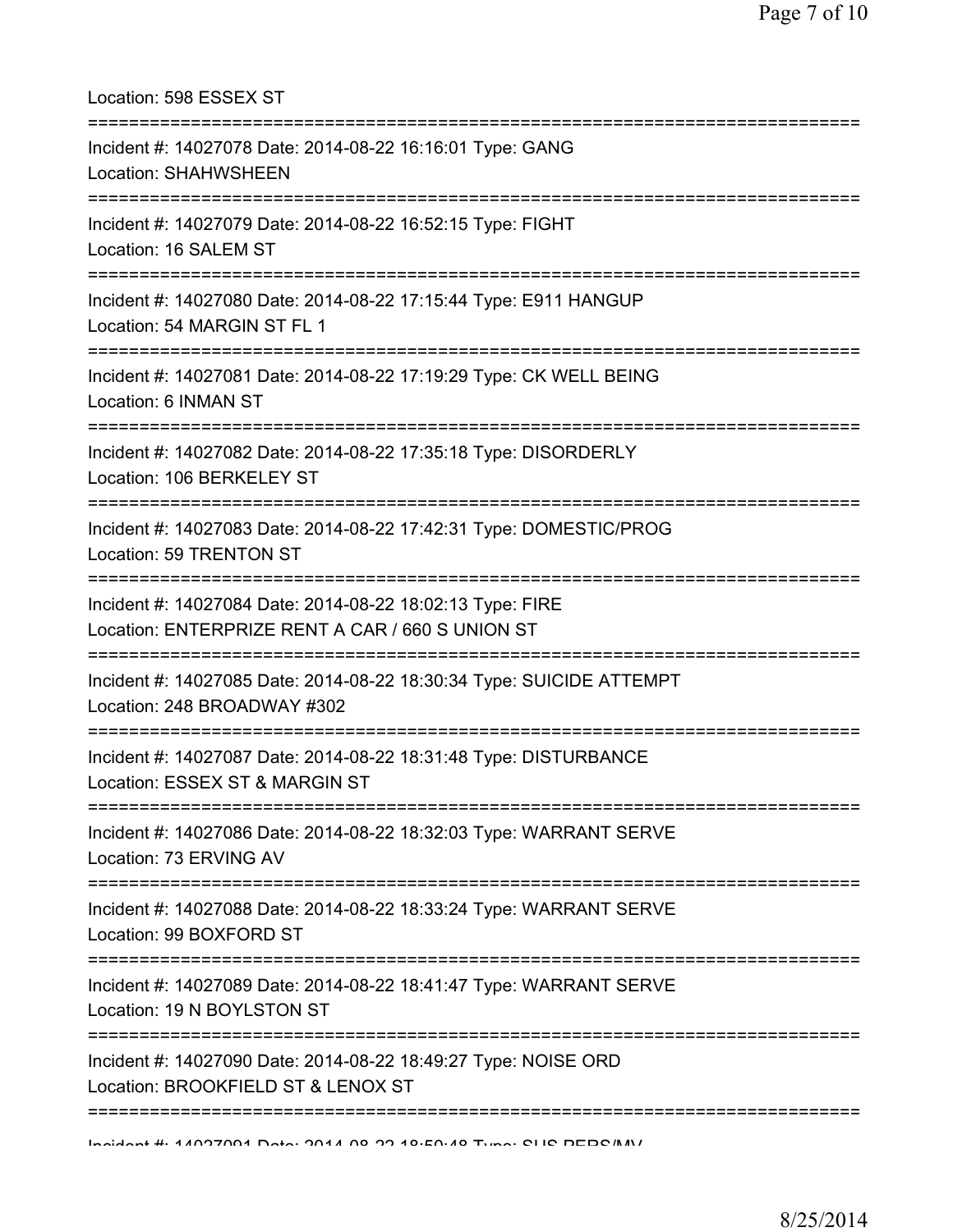Location: 199 BRUCE ST

| Incident #: 14027093 Date: 2014-08-22 18:59:51 Type: MISSING PERS<br>Location: 157 SPRUCE ST                                                 |
|----------------------------------------------------------------------------------------------------------------------------------------------|
| Incident #: 14027092 Date: 2014-08-22 19:01:14 Type: SEX OFF. PAST<br>Location: BOTANICA DE ALTAGRACIA / 226 ESSEX ST                        |
| Incident #: 14027094 Date: 2014-08-22 19:04:32 Type: ALARM/BURG<br>Location: BRODIE INDUSTRIAL TRUCKS / 10 BALLARD RD                        |
| Incident #: 14027095 Date: 2014-08-22 19:09:42 Type: NOISE ORD<br>Location: 16 MASON ST FL 2                                                 |
| Incident #: 14027096 Date: 2014-08-22 19:29:27 Type: LARCENY/PAST<br>Location: 144 S UNION ST<br>-------------------------------             |
| Incident #: 14027097 Date: 2014-08-22 19:46:19 Type: DISTURBANCE<br>Location: NESMITH ST & OREGON AV                                         |
| Incident #: 14027098 Date: 2014-08-22 20:04:32 Type: MAL DAMAGE<br>Location: 26 CYR DR                                                       |
| Incident #: 14027099 Date: 2014-08-22 20:06:03 Type: M/V STOP<br>Location: APPLETON WY & COMMON ST                                           |
| Incident #: 14027100 Date: 2014-08-22 20:07:37 Type: THREATS<br>Location: 10 DIAMOND ST                                                      |
| Incident #: 14027101 Date: 2014-08-22 20:18:55 Type: A&B PAST<br>Location: 273 FARNHAM ST FL 3                                               |
| :====================================<br>Incident #: 14027102 Date: 2014-08-22 20:41:26 Type: NOISE ORD<br>Location: 219 E HAVERHILL ST FL 3 |
| Incident #: 14027103 Date: 2014-08-22 20:43:35 Type: NOISE ORD<br>Location: BODWELL ST & WARREN ST                                           |
| Incident #: 14027104 Date: 2014-08-22 20:44:00 Type: NOISE ORD<br>Location: LINDEN ST & PEARL ST                                             |
|                                                                                                                                              |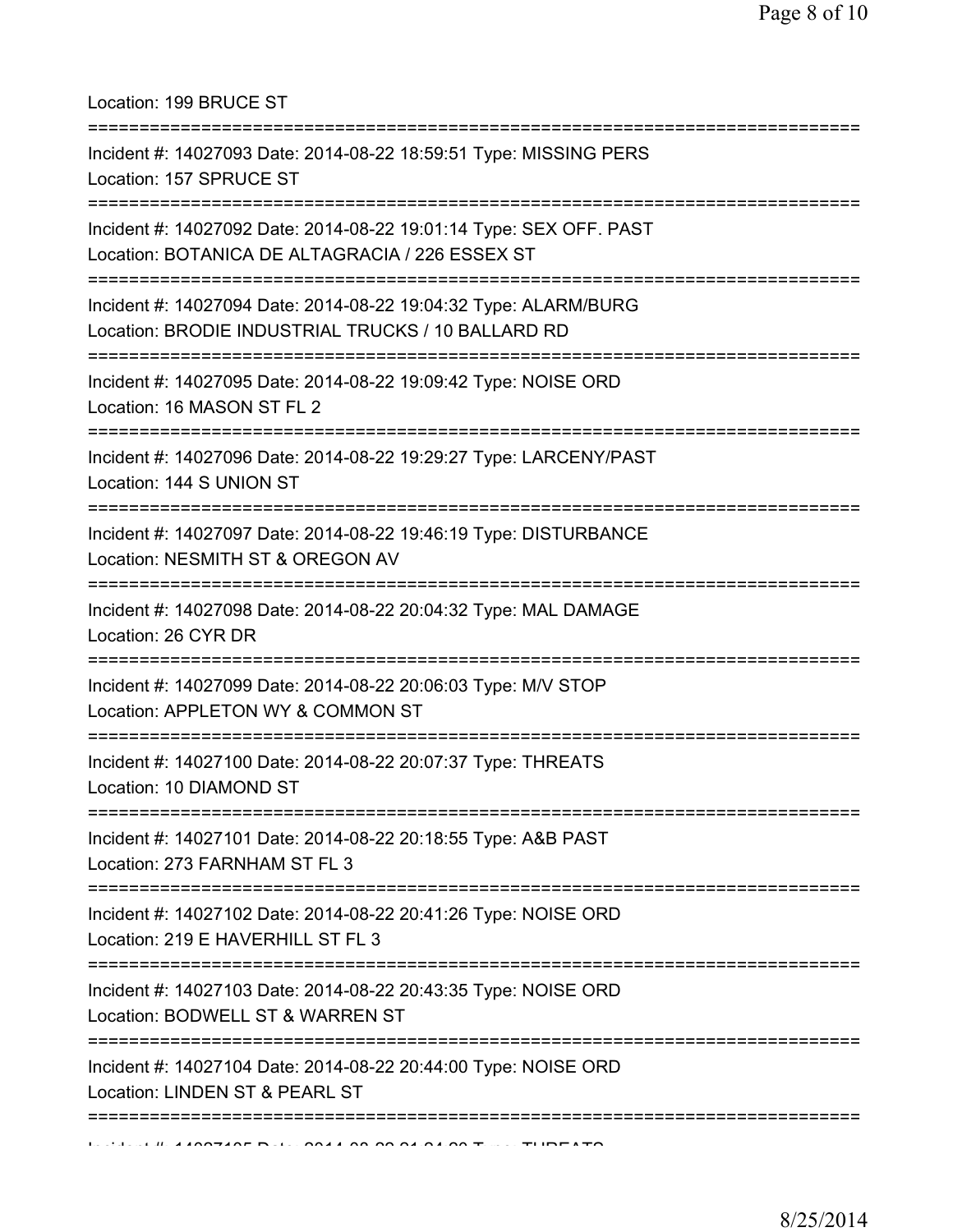| Location: ALBRITE CARPET CLEANING COMP. / 223 WINTHROP AV                                                                                  |
|--------------------------------------------------------------------------------------------------------------------------------------------|
| Incident #: 14027106 Date: 2014-08-22 21:48:01 Type: NOTIFICATION<br>Location: 21 BRADFORD ST FL 3<br>;================<br>=============== |
| Incident #: 14027107 Date: 2014-08-22 22:13:56 Type: M/V STOP<br>Location: MAPLE ST & SHORT ST                                             |
| Incident #: 14027108 Date: 2014-08-22 22:21:48 Type: NOISE ORD<br>Location: 64 WATER ST FL 2                                               |
| Incident #: 14027109 Date: 2014-08-22 22:27:59 Type: AUTO ACC/UNK PI<br>Location: 145 LAWRENCE ST                                          |
| Incident #: 14027110 Date: 2014-08-22 22:32:04 Type: DISTURBANCE<br>Location: ANDOVER ST & S UNION ST<br>==========================        |
| Incident #: 14027111 Date: 2014-08-22 22:56:32 Type: HARASSMENT<br>Location: 284 ANDOVER ST                                                |
| Incident #: 14027112 Date: 2014-08-22 23:25:25 Type: FIGHT<br>Location: 448 HAMPSHIRE ST                                                   |
| ==============================<br>Incident #: 14027113 Date: 2014-08-22 23:30:54 Type: NOISE ORD<br>Location: 16 CAMDEN ST                 |
| Incident #: 14027114 Date: 2014-08-22 23:34:07 Type: DISORDERLY<br>Location: BEACON ST & MT VERNON ST                                      |
| Incident #: 14027115 Date: 2014-08-22 23:36:46 Type: M/V STOP<br>Location: AMESBURY ST & LOWELL ST                                         |
| Incident #: 14027116 Date: 2014-08-22 23:36:49 Type: MAN DOWN<br>Location: LEGACY PARK / 112 MARSTON ST #106                               |
| Incident #: 14027117 Date: 2014-08-22 23:38:59 Type: ALARMS<br>Location: MARTINEZ RESIDENCE / 89 FOSTER ST                                 |
| Incident #: 14027118 Date: 2014-08-22 23:44:44 Type: NOISE ORD<br>Location: 25 KENDALL ST FL 2                                             |
|                                                                                                                                            |